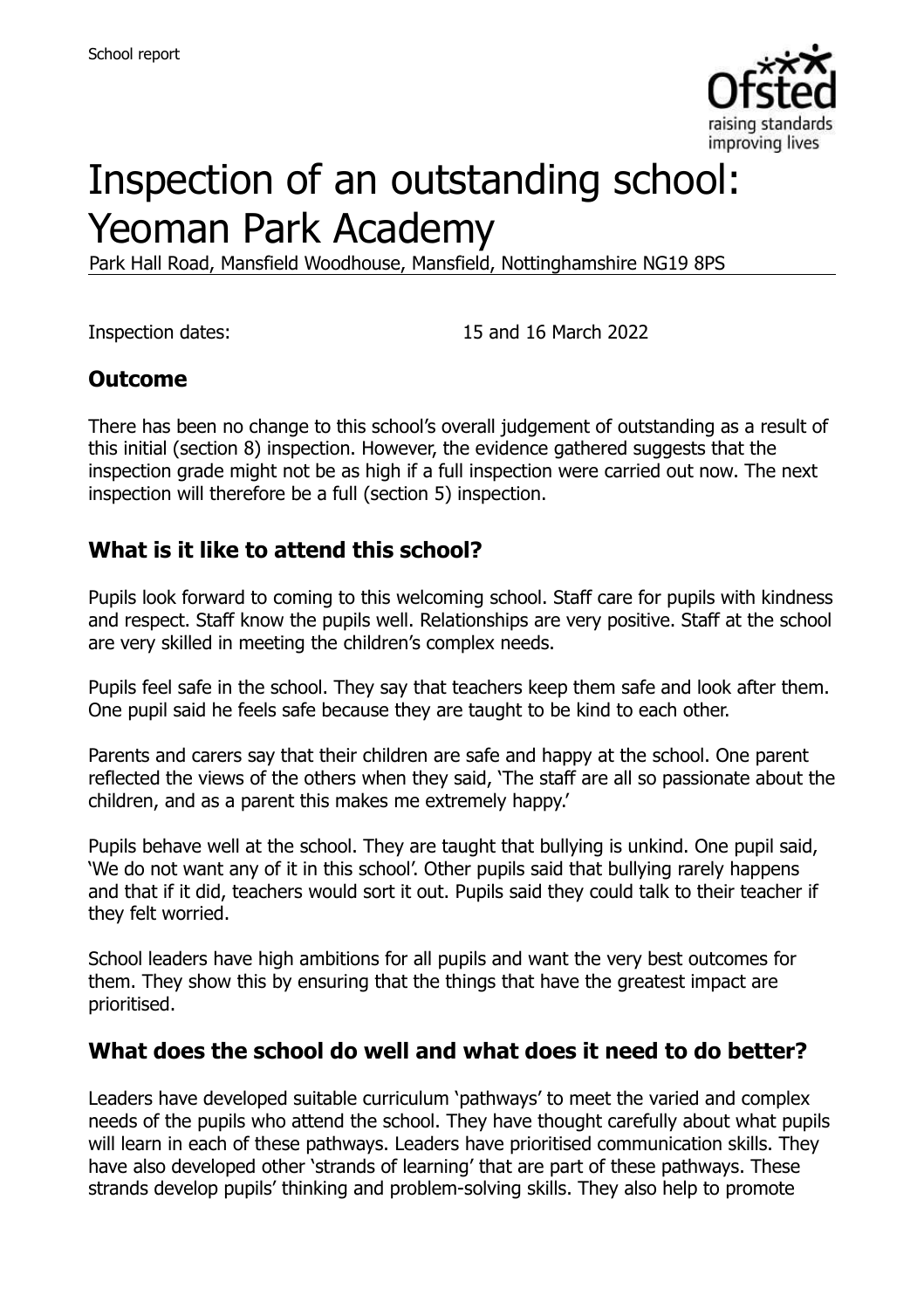

pupils' social and emotional development. Some of these strands are more developed than others. Where strands are carefully planned, each learning step builds towards the identified end point. Where they are less developed, it is not clear how pupils will build their knowledge step by step.

Staff teach the curriculum so that pupils build on from their very early learning experiences. The early years provision prepares children well for their next steps. Teachers communicate well with parents. This ensures that teachers focus on providing experiences that will have the greatest impact on children.

Staff know the communication needs of all pupils well. Staff are skilled at helping pupils improve their language and communication. Pupils use individual strategies effectively to communicate what they need to others. Distress is minimised because staff understand the needs of pupils. As one staff member said, 'Because we know how our pupils communicate, we can give them the things they need when they need it.'

Staff understand that pupils may need to encounter the same things in different ways to connect their learning and embed their understanding. Staff provide many opportunities for this to happen by repeating learning. They take into account the targets from pupils' individual learning plans when planning activities. Input from health professionals is woven into learning to meet the physical development needs of pupils.

Staff assess the progress pupils are making against their targets. There are formal reviews of education, health and care plans as well as regular progress updates for parents. As a result, staff and parents understand pupils' development needs exceptionally well.

Staff use a variety of ways to introduce pupils to books and engage them with stories. However, not all staff have been trained to use a consistent approach to the teaching of learning to read. As a result, not all staff have the knowledge they need to provide effective support to pupils who are at the early stages of learning how to read. Sometimes, the books pupils read are not well matched to the sounds they know. This makes it harder for them to become confident readers as quickly as possible.

Students in the sixth form enjoy a well-structured 'pathfinder' personal development programme. They learn about employment, attend work placements and prepare for independent living. This helps to make them ready for their adult lives. Careers advice and guidance and visits to local colleges help students to make informed choices about their future. Leaders are planning more of this careers guidance for younger pupils.

Leaders review behaviour incidents to identify any patterns or trends. They then update pupils' support plans. This allows staff to identify any potential behaviour triggers or avoid situations that may cause increased anxiety for pupils. Most lessons are uninterrupted as staff are well trained to manage behaviour.

Staff help pupils to understand about appropriate behaviour in public. Pupils talked about experiences like going on a train with a member of staff and walking to the local shop. They also spoke about the range of sports and physical activities they do to keep healthy.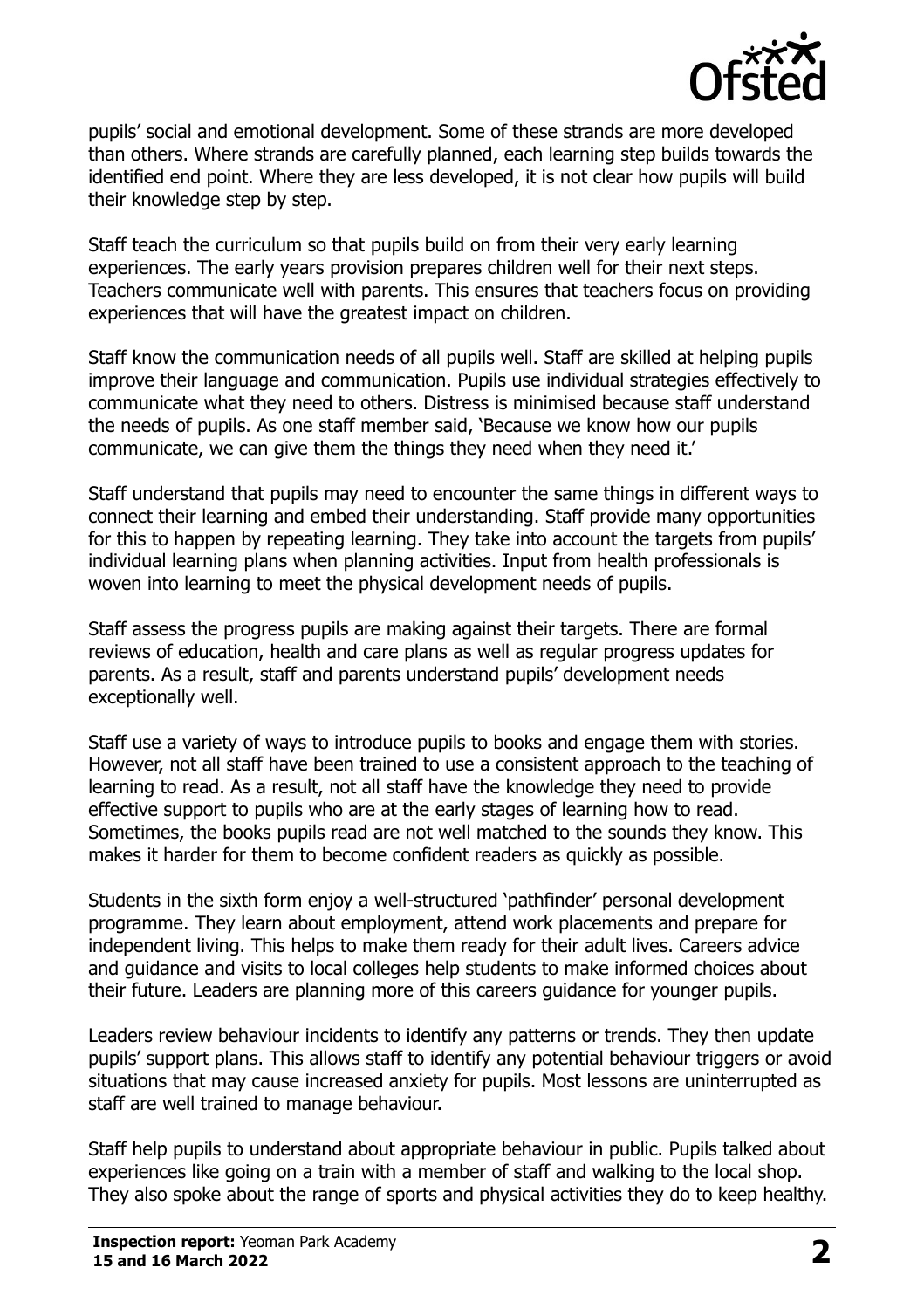

Leaders have identified pupils' interests and talents. They help pupils develop these, such as by providing piano lessons.

Staff are proud to work at the school. They value the support leaders give them. Staff say that leaders care about their well-being and are considerate of their workload.

In discussion with the principal, the inspectors agreed that the teaching of reading and developing clear steps for all aspects of the curriculum may usefully serve as a focus for the next inspection.

# **Safeguarding**

The arrangements for safeguarding are effective.

The safeguarding team are knowledgeable about pupils' individual needs and particular vulnerabilities. Staff are well trained to recognise any signs that might cause concern. Leaders closely monitor behavioural changes of any non-verbal pupils to identify any early indicators of concern.

Safeguarding records are clear and accurate. Concerns are recorded in a timely manner and followed up with the appropriate agencies when needed. Leaders have appropriate procedures in place to manage any allegations. Staff work with pupils and parents to ensure that there are safe controls on devices that are used to access the internet.

# **What does the school need to do to improve?**

# **(Information for the school and appropriate authority)**

- Leaders have not ensured that all of the component parts required for each curriculum pathway build towards the identified end points. There are some learning strands where the key knowledge is not sequenced to allow pupils to develop their understanding step by step. Leaders should ensure that in all curriculum pathways each component builds logically towards the identified end point.
- Not all staff have been trained to use a consistent approach to the teaching of learning to read. As a result, not all staff have the knowledge they need to provide effective support to pupils who are at the early stages of learning how to read. Leaders should ensure that all staff have the knowledge they need to help pupils learn how to read.
- Leaders have not ensured that the books pupils read are well matched to the sounds they know. This makes it harder for pupils to become confident readers as quickly as possible. Leaders should ensure that all books are well matched to the sounds that pupils know.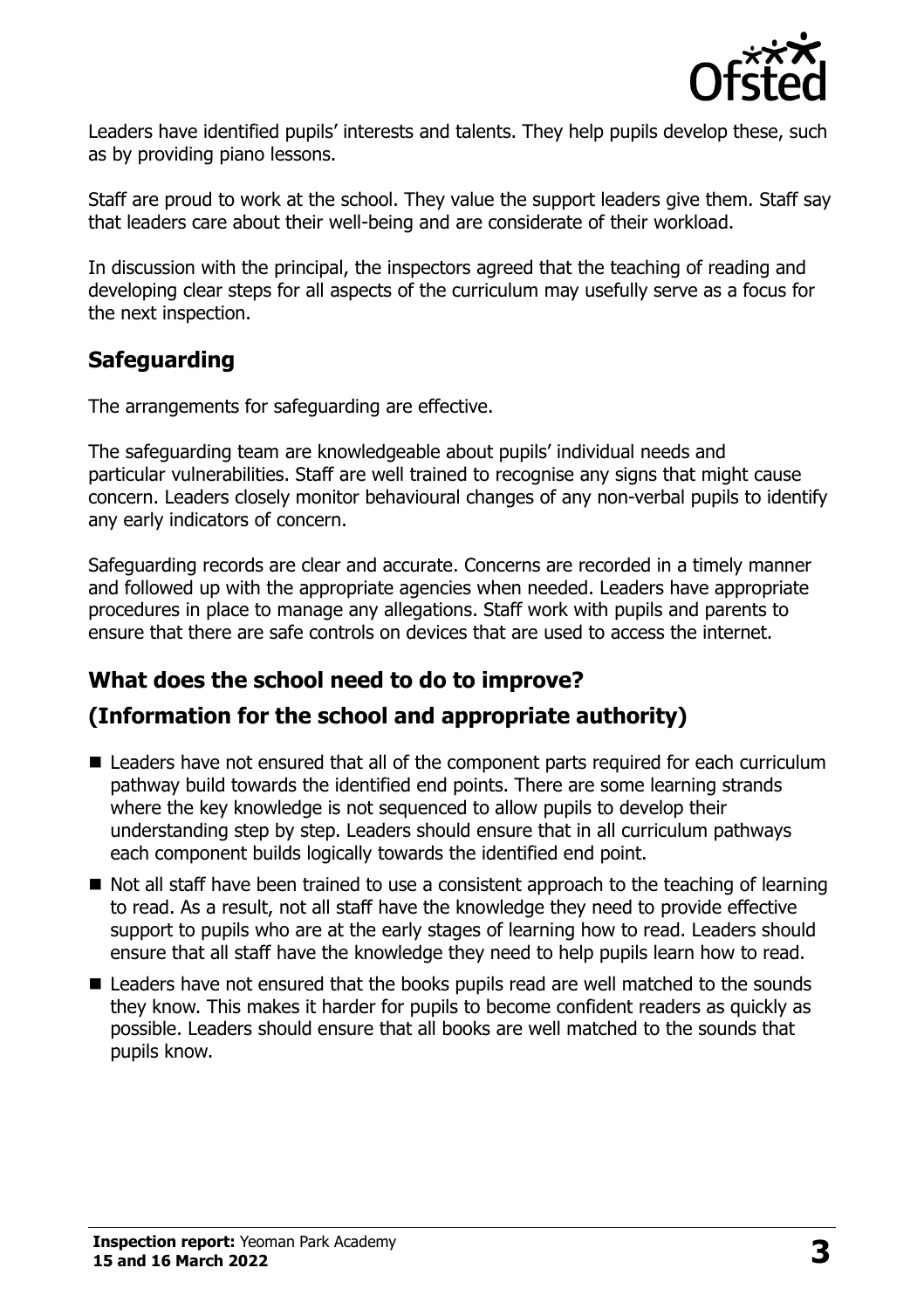

#### **Background**

When we have judged a school to be outstanding, we will then normally go into the school about once every four years to confirm that the school remains outstanding. This is called a section 8 inspection of a good or outstanding school, because it is carried out under section 8 of the Education Act 2005. We do not give graded judgements on a section 8 inspection. However, if we find evidence that a school would now receive a higher or lower grade, then the next inspection will be a section 5 inspection. Usually this is within one to two years of the date of the section 8 inspection. If we have serious concerns about safeguarding, behaviour or the quality of education, we will deem the section 8 inspection as a section 5 inspection immediately.

This is the first section 8 inspection since we judged the predecessor school, Yeoman Park School, to be outstanding in March 2013.

#### **How can I feed back my views?**

You can use [Ofsted Parent View](https://parentview.ofsted.gov.uk/) to give Ofsted your opinion on your child's school, or to find out what other parents and carers think. We use information from Ofsted Parent View when deciding which schools to inspect, when to inspect them and as part of their inspection.

The Department for Education has further quidance on how to complain about a school.

If you are the school and you are not happy with the inspection or the report, you can [complain to Ofsted.](https://www.gov.uk/complain-ofsted-report)

#### **Further information**

You can search for [published performance information](http://www.compare-school-performance.service.gov.uk/) about the school.

In the report, '[disadvantaged pupils](http://www.gov.uk/guidance/pupil-premium-information-for-schools-and-alternative-provision-settings)' refers to those pupils who attract government pupil premium funding: pupils claiming free school meals at any point in the last six years and pupils in care or who left care through adoption or another formal route.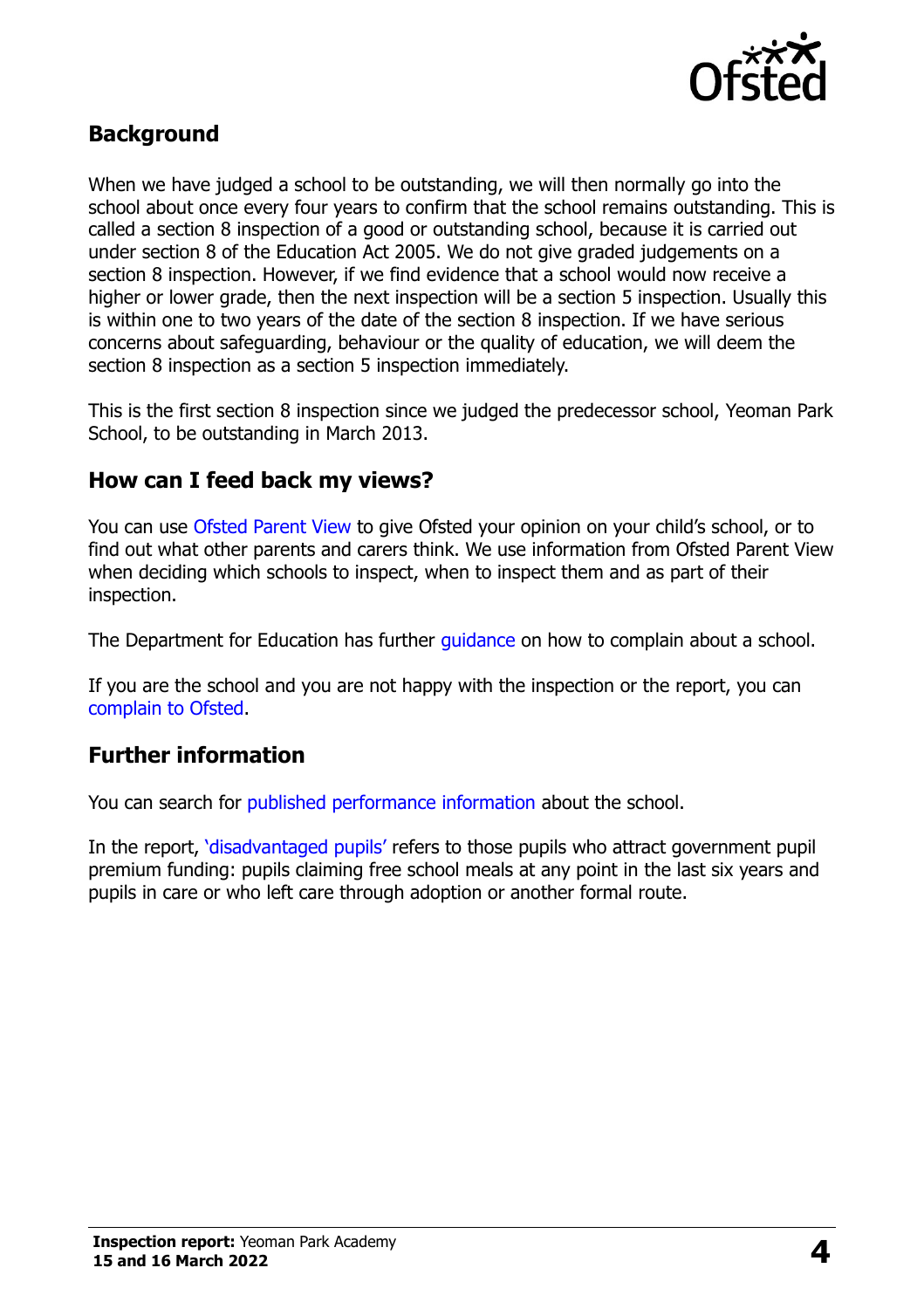

### **School details**

| Unique reference number                            | 144643                                                         |
|----------------------------------------------------|----------------------------------------------------------------|
| <b>Local authority</b>                             | Nottinghamshire County Council                                 |
| <b>Inspection number</b>                           | 10210927                                                       |
| <b>Type of school</b>                              | Special                                                        |
| <b>School category</b>                             | Academy special converter                                      |
| Age range of pupils                                | 3 to 18                                                        |
| <b>Gender of pupils</b>                            | Mixed                                                          |
| <b>Gender of pupils in sixth-form</b><br>provision | Mixed                                                          |
| Number of pupils on the school roll                | 110                                                            |
| Of which, number on roll in the sixth<br>form      | 19                                                             |
| <b>Appropriate authority</b>                       | Board of trustees                                              |
| <b>Chair of trust</b>                              | Michael Quigley                                                |
| <b>Principal</b>                                   | Lucy Spacey (Executive Principal)<br>Courtney Hoop (Principal) |
| Website                                            | www.yeomanpark-ac.org.uk                                       |
| Date of previous inspection                        | Not previously inspected                                       |

# **Information about this school**

- $\blacksquare$  The school provides education for pupils aged 3 to 18 who have a wide range of special educational needs and/or disabilities. These include: specific learning difficulty; visual impairment; hearing impairment; speech, language and communication; autistic spectrum disorder; social, emotional and mental health; multi-sensory impairment; physical disability; moderate learning difficulty; severe learning difficulty and profound and multiple learning difficulty.
- **Pupils study one of three pathways, dependent on their needs. These are the 'pre**formal', 'semi-formal' and 'formal' pathways.
- $\blacksquare$  The school has a separate building that is used by sixth-form students.
- The school uses one registered provider of alternative provision.
- The school became an academy in October 2017. When its predecessor school, Yeoman Park School, was last inspected by Ofsted, it was judged to be outstanding.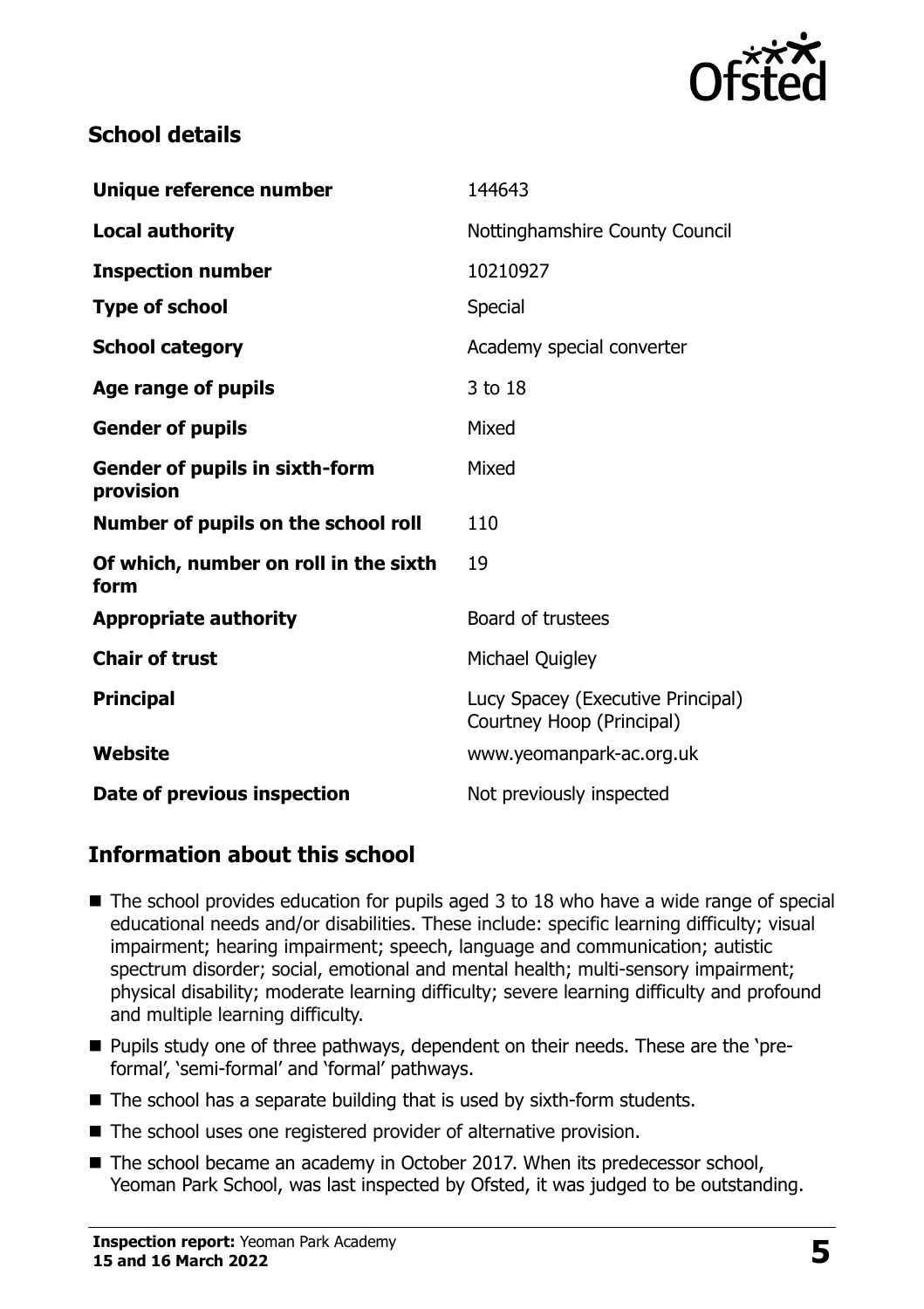

# **Information about this inspection**

- This was the first routine inspection the school received since the COVID-19 pandemic began. Inspectors discussed the impact of the pandemic with leaders and have taken that into account in their evaluation of the school.
- Inspectors met with the principal, executive principal and other members of the senior leadership team.
- Inspectors carried out deep dives in these 'learning strands': reading and 'my communication'; 'my thinking and problem-solving skills'; and physical education and movement. For each deep dive, inspectors met with subject leaders, looked at curriculum plans, visited a sample of lessons, spoke to teachers, met with some pupils to consider their learning and looked at samples of pupils' work.
- Inspectors looked at curriculum plans and spoke to leaders about other areas of the school's provision.
- $\blacksquare$  Inspectors visited the sixth-form provision.
- Inspectors heard pupils read books and visited whole-class reading sessions.
- Inspectors met with representatives of the local governing body and of the multiacademy trust, including the chief education officer.
- Inspectors considered a wide variety of school documents, including the school improvement plan.
- Inspectors took note of the responses received on Parent View. They considered the results of the Ofsted staff questionnaires. Pupils also communicated through adapted pupil surveys with support from staff.
- To judge the effectiveness of safeguarding, the inspectors considered the relevant policies, scrutinised the single central record, checked the school's procedures for the safe recruitment of staff, met with the designated lead for safeguarding and spoke with staff and parents.

#### **Inspection team**

Dave Gilkerson, lead inspector **Her Majesty's Inspector** 

Karen Hayes **Calculates** Controller Controller Controller Controller Controller Controller Controller Controller